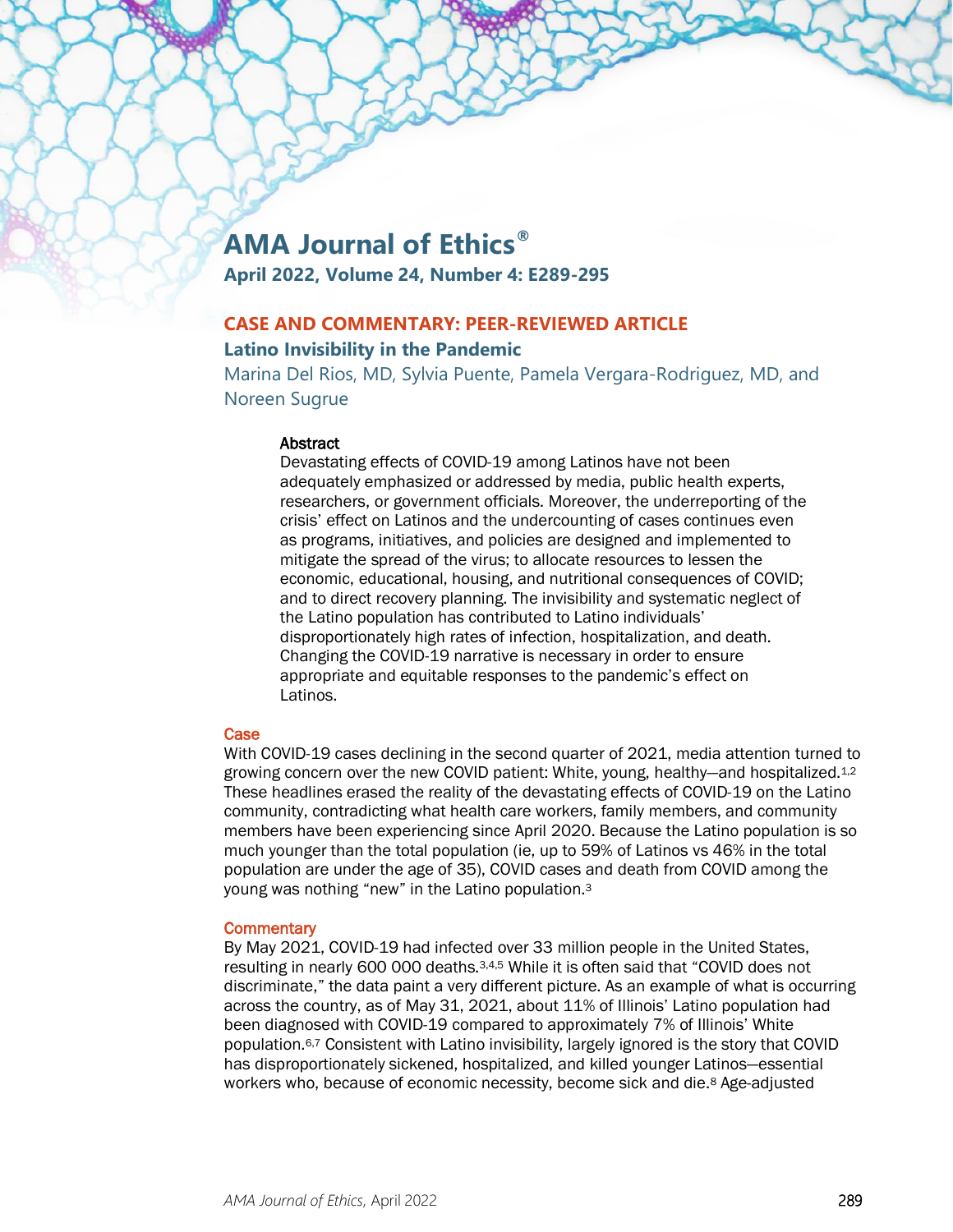mortality rates expose a largely unrecognized burden: Latinos die at a 2.3 times higher rate than White Americans.9

Latinos are also at increased risk for contracting COVID-19.5 Risk factors include occupational exposure to the virus<sup>3</sup>; residing in multigenerational, overcrowded living spaces<sup>10</sup>; and employment status.<sup>3</sup> Indeed, these factors are better predictors of Latino COVID cases and deaths than underlying health conditions (except heart disease).3 Moreover, Latinos had the lowest rates of health insurance coverage among all racial or ethnic groups except American Indians/Alaska Natives in 2019.11 These findings are consistent with socioeconomic status being a significant risk for contracting COVID-19.12 For the Latino community, long-standing endemic inequity and discrimination have resulted in unacceptably high rates of poverty, educational disadvantage, neighborhood segregation, language discordance, and uncertain citizenship status.10 The COVID-19 pandemic has exacerbated Latinos' economic distress.8

## Latinos Made Invisible

In April 2021, a surge of cases and deaths in young, healthy adults in Michigan $13$  and a focus on the long-term effects of COVID in children<sup>14</sup> drew the attention of the American public. While these topics deserve attention, in late spring of 2020, another topic had been raised: Latino invisibility. In April 2020, while speaking at a Unidos community forum in Chicago, Aida Giachello, a Latina leader familiar with the devastating impact that COVID-19 was having on younger Latinos, noted that current narratives circulating in the media and in the medical community, as well as statements by public health and other government officials, were incomplete. She went on to note that stories and reports of COVID's effects on Latinos in the context of other communities of color highlighted commonalities but ignored significant differences. And it is those differences (eg, language barriers, documentation status, low level of government relief funds, and multigenerational, overcrowded housing) that largely underlay the disproportionate impact that COVID was having on the Latino community. This observation led her to conclude: "it's as if members of our community are invisible or, even worse, expendable."

One example of Latino invisibility is the phased early vaccine rollout. One goal of vaccine distribution guidelines proposed by the Advisory Committee on Immunization Practices of the Centers for Disease Control and Prevention was reduction of COVID-19's disproportionate burdens.15 A phased rollout prioritizing health care workers and older adults, however, resulted in a disconcerting trend. Instead of creating equity, the [early](https://journalofethics.ama-assn.org/videocast/ethics-talk-equitable-allocation-sars-cov-2-vaccine)  [vaccine rollout](https://journalofethics.ama-assn.org/videocast/ethics-talk-equitable-allocation-sars-cov-2-vaccine) created a disconnect between people's risk of contracting COVID-19 and their access to the vaccine. Latinos were unable to secure early access to vaccines because, while they were overwhelming employed as essential workers, they were not in occupational sectors that were the highest priority for early access to the vaccine.16,17 This meant that they continued to get sick and die due to COVID-19. These essential workers (eg, custodial workers, grocery store workers, delivery personnel), often touted as "heroes," were, at best, invisible and, in some cases, indeed expendable.

Another example of the invisible Latino COVID patient is when municipalities and states began to relax mask-wearing and physical distancing requirements. As the pandemic expanded among young White Americans, levels of COVID exposure among Latino workers in the hospitality industry intensified. In early 2021, behavioral choices produced a startling acceleration in COVID infection numbers among young White Americans taking full advantage of relaxed rules by going to bars and restaurants, as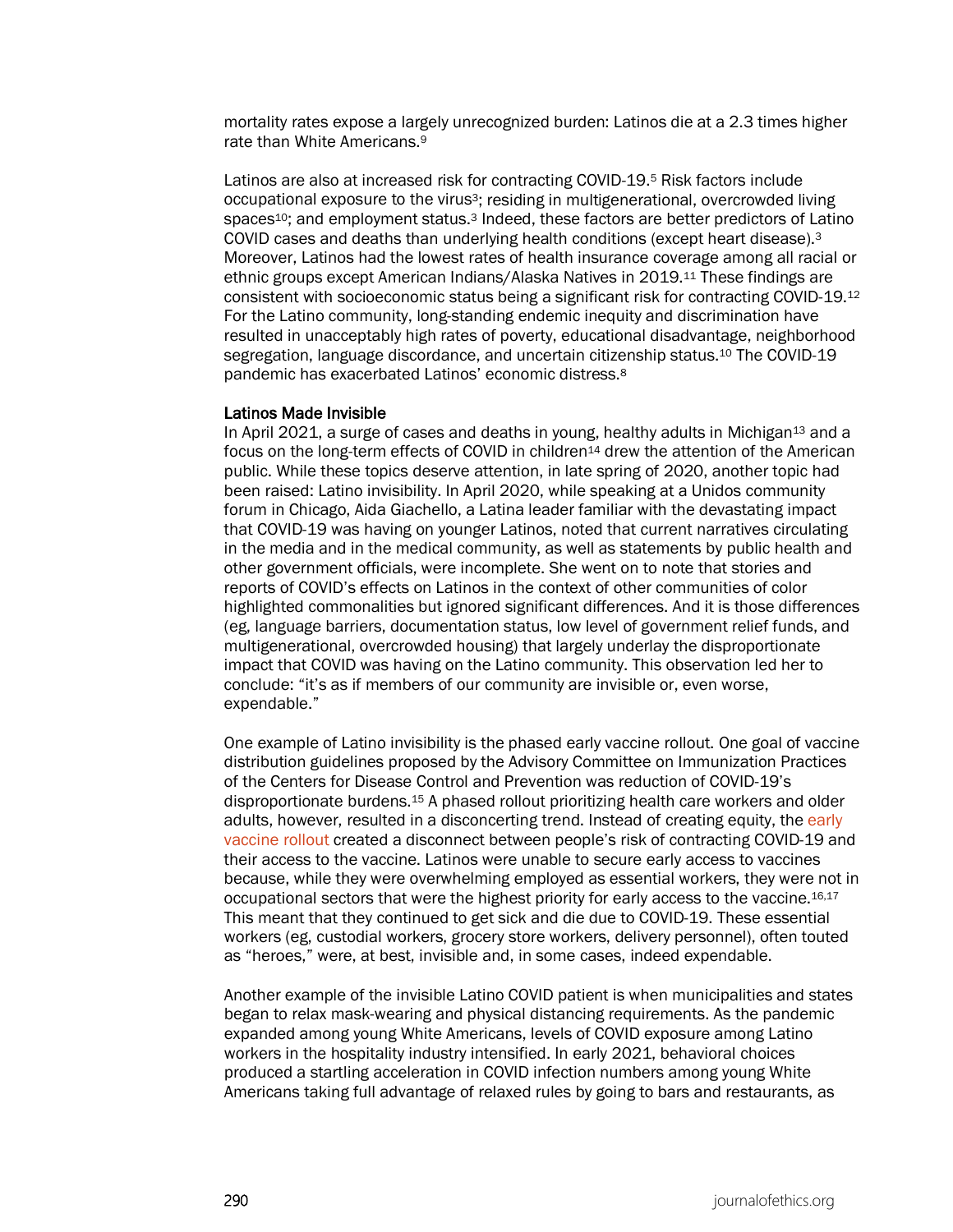exemplified by one Illinois bar whose February 2021 opening event was linked to 46 COVID-19 cases.18 As the mainstream media raised the alarm about these new COVID patients, largely ignored were the increasing rates of COVID infection among young Latinos—the workers in those bars and restaurants who were getting sick and dying.

At the same time that news headlines emerged about deaths of young and White COVID patients, an article appeared in *Vox* on the psychological problems affecting children who lost parents to COVID.19 The article called attention to the moral imperative to focus on these children and their need for attention and resources, most notably psychological care. As of November 11, 2021, in Illinois, Latinos accounted for about 35% of deaths among those aged 20 to 59.6 These data underscore the burden of parental loss that Latino children are bearing. And yet the study of children who had lost at least one parent to COVID on which the *Vox* article was based noted only the deaths of parents of non-Hispanic White children and non-Hispanic Black children because it did not include ethnicity as a variable.14 The *Vox* article therefore fails to mention the moral imperative to examine the needs of Latino children.19 Once again, we are led to the uncomfortable conclusion that Latinos—and, in this case, also their children—are invisible in the dominant narratives.

#### Policy Implications

Lord Kelvin noted that if you cannot measure something, you cannot improve it.<sup>20</sup> The invisibility of Latinos leads to misreporting of the true impact of COVID on Latinos, thereby minimizing the presence and consequences of COVID within the Latino community. Latinos' invisibility is likely a significant contributing factor to their disproportionately high rates of cases, hospitalization, and death. Programs, initiatives, and mitigation strategies cannot be targeted to Latinos when relevant measurements fail to be taken. For example, because testing was inadequate in Latino communities across the country, an accurate representation of COVID's spread among Latinos was absent in the spring and summer of 2020.21 Equitable distribution of resources becomes an elusive goal because the depth of the problem is not reported,<sup>22</sup> and accurate data is difficult to come by as there is no centralized, systematic set of race/ethnicity definitions and reporting requirements. Hospitals, health systems, and local public health entities use different methodologies for collection of data on race/ethnicity.23 This methodological variation leads to the unfortunate consequence of inaccurate reporting of the incidence and prevalence of COVID among Latinos. The continuation of poor data collection perpetuates Latinos' invisibility, thereby ensuring that Latinos remain at a disproportionately high risk for infection, illness, and death.

Because immigration status has been used as a criterion for eligibility for government assistance, health care assistance programs as well as economic recovery polices implemented in response to the COVID-19 pandemic have been inaccessible to many Latinos and their families. This inaccessibility has no economic justification. For example, considering the tens of billions of dollars in federal, state, and local taxes annually paid by undocumented immigrants,<sup>24</sup> there is no economic justification for immigration status to be a criterion in policy and resource allocation decisions. With approximately 8 million Latinos in the United States—or about 13% of the total Latino population—being undocumented,25 immigration status has rendered many individuals and families ineligible26 for federal relief and stimulus dollars, housing assistance, and insurance subsidies through the Affordable Care Act.22,27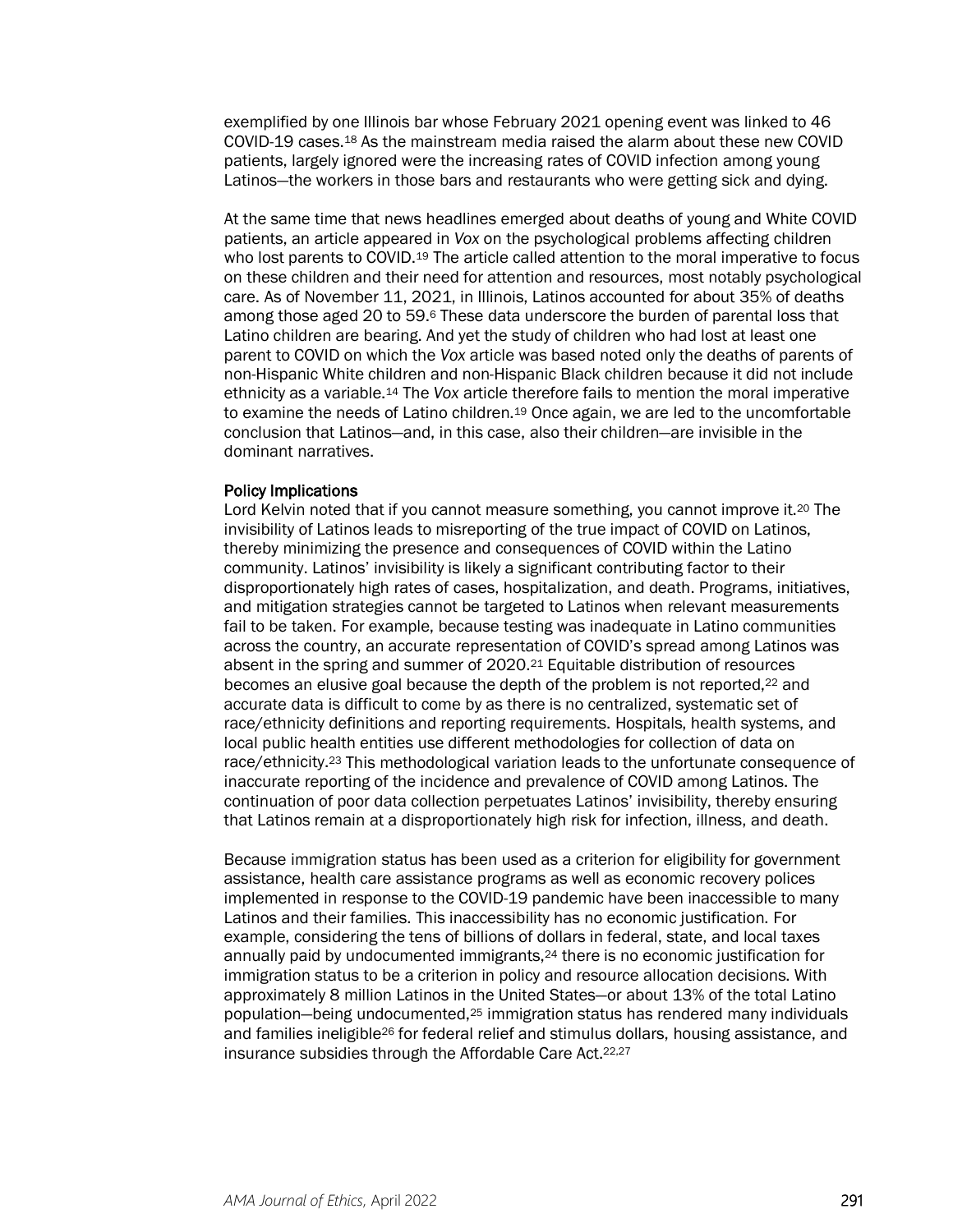To ensure that Latinos are rendered visible and that their risk for infection, hospitalization, and death is reduced, we recommend the following actions: enhancing data collection by prioritizing collecting both ethnic and racial data; viewing resource allocation questions through an equity lens to ensure that the [distribution of resources](https://journalofethics.ama-assn.org/article/allocating-scarce-resources-pandemic-ethical-and-public-policy-dimensions/2006-04) reflects the presence and impact of COVID; and eliminating immigration status as an eligibility requirement for publicly funded health, housing, and nutritional programs, as well as COVID-related relief payment and programs.

## Making Latinos Visible

Unnamed problems produce inequitable solutions, and nowhere is this better illustrated than in the case of Latinos and COVID. The frequent invisibility of Latinos in the COVID narrative—and therefore in policy and resource allocation decisions—underscores the necessity of a call to action. Actions must center on developing a narrative that is inclusive and accurately reflective of the crisis and on developing both data collection methods that capture the realities of COVID's impact on all communities and a set of metrics to gauge if the actions and narratives align to ensure equitable distributive policies. Failing to take up this call to action means that inattention and inequity will continue to define the response to COVID in the Latino community.

## References

- 1. Marquez M. In Michigan's latest coronavirus surge, there's a new kind of patient. *CNN*. April 5, 2021. Accessed December 2, 2021. [https://www.cnn.com/2021/04/05/us/michigan-covid-surge-patients](https://www.cnn.com/2021/04/05/us/michigan-covid-surge-patients-variants/index.html)[variants/index.html](https://www.cnn.com/2021/04/05/us/michigan-covid-surge-patients-variants/index.html)
- 2. Puente S, Del Rios M. COVID's invisible victims. *Chicago Reader*. May 7, 2021. Accessed February 17, 2022[. https://chicagoreader.com/news-politics/covids](https://chicagoreader.com/news-politics/covids-invisible-victims/)[invisible-victims/](https://chicagoreader.com/news-politics/covids-invisible-victims/)
- 3. Rodriguez-Diaz CE, Guilamo-Ramos V, Mena L, et al. Risk for COVID-19 infection and death among Latinos in the United States: examining heterogeneity in transmission dynamics. *Ann Epidemiol*. 2020;52:46-53.e2.
- 4. Martínez ME, Nodora JN, Carvajal-Carmona LG. The dual pandemic of COVID-19 and systemic inequities in US Latino communities. *Cancer*. 2021;127(10):1548- 1550.
- 5. Do DP, Frank R. Using race-and age-specific COVID-19 case data to investigate the determinants of the excess COVID-19 mortality burden among Hispanic Americans. *Demogr Res*. 2021;44:699-718.
- 6. COVID-19 statistics. Illinois Department of Public Health. Accessed December 2, 2021.<https://dph.illinois.gov/covid19/data.html>
- 7. QuickFacts: Illinois. US Census Bureau. Accessed May 31, 2021. <https://www.census.gov/quickfacts/IL>
- 8. Gamboa S. "Hellish": Covid deaths have struck younger Latinos. Here's the economic, social fallout. *NBC News*. December 28, 2020. Accessed February 17, 2022[. https://www.nbcnews.com/news/latino/hellish-covid-deaths-have](https://www.nbcnews.com/news/latino/hellish-covid-deaths-have-struck-younger-latinos-here-s-economic-n1251613)[struck-younger-latinos-here-s-economic-n1251613](https://www.nbcnews.com/news/latino/hellish-covid-deaths-have-struck-younger-latinos-here-s-economic-n1251613)
- 9. Risk for COVID-19 infection, hospitalization, and death by race/ethnicity. Centers for Disease Control and Prevention. Updated September 9, 2021. Accessed November 4, 2021. [https://www.cdc.gov/coronavirus/2019-ncov/covid](https://www.cdc.gov/coronavirus/2019-ncov/covid-data/investigations-discovery/hospitalization-death-by-race-ethnicity.html)[data/investigations-discovery/hospitalization-death-by-race-ethnicity.html](https://www.cdc.gov/coronavirus/2019-ncov/covid-data/investigations-discovery/hospitalization-death-by-race-ethnicity.html)
- 10. Profile: Hispanic/Latino Americans. Office of Minority Health, US Department of Health and Human Services. Accessed December 2, 2021. <https://minorityhealth.hhs.gov/omh/browse.aspx?lvl=3&lvlid=64>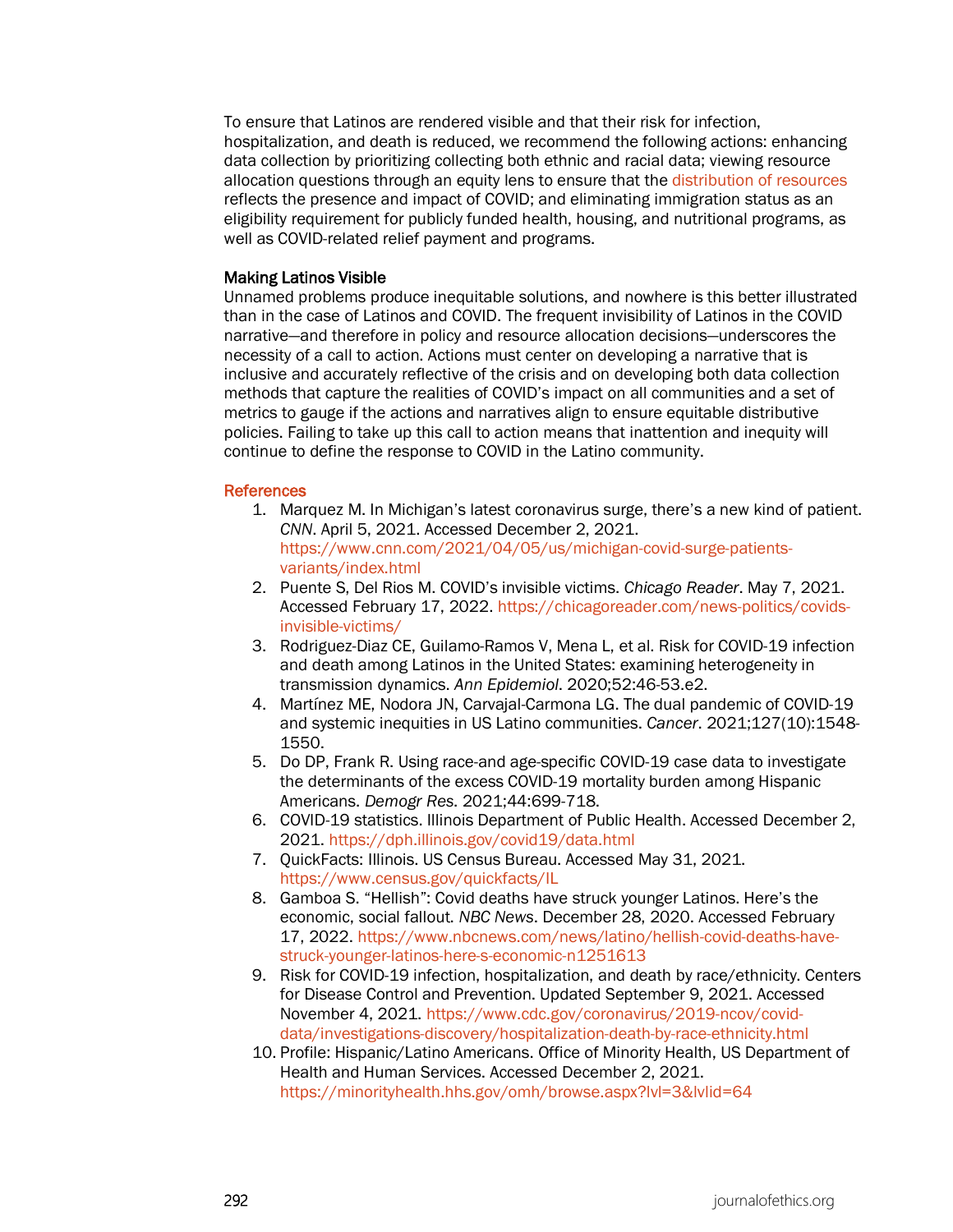- 11. Artiga S, Tolbert J, Orgera K. Hispanic people are facing widening gaps in health coverage. Kaiser Family Foundation. November 6, 2020. Accessed December 2, 2021. [https://www.kff.org/policy-watch/hispanic-people-facing-widening-gaps](https://www.kff.org/policy-watch/hispanic-people-facing-widening-gaps-health-coverage/)[health-coverage/](https://www.kff.org/policy-watch/hispanic-people-facing-widening-gaps-health-coverage/)
- 12. Artiga S, Garfield R, Orgera K. Communities of color at higher risk for health and economic challenges due to COVID-19. Kaiser Family Foundation. April 7, 2020. Accessed December 2, 2021. [https://www.kff.org/coronavirus-covid-19/issue](https://www.kff.org/coronavirus-covid-19/issue-brief/communities-of-color-at-higher-risk-for-health-and-economic-challenges-due-to-covid-19/)[brief/communities-of-color-at-higher-risk-for-health-and-economic-challenges](https://www.kff.org/coronavirus-covid-19/issue-brief/communities-of-color-at-higher-risk-for-health-and-economic-challenges-due-to-covid-19/)[due-to-covid-19/](https://www.kff.org/coronavirus-covid-19/issue-brief/communities-of-color-at-higher-risk-for-health-and-economic-challenges-due-to-covid-19/)
- 13. Smith M, Mervosh S. Michigan's COVID wards are filling up with younger patients. *New York Times*. April 25, 2021. Accessed February 17, 2022. [https://www.nytimes.com/2021/04/25/us/michigan-covid-younger-people](https://www.nytimes.com/2021/04/25/us/michigan-covid-younger-people-hospitalized.html)[hospitalized.html](https://www.nytimes.com/2021/04/25/us/michigan-covid-younger-people-hospitalized.html)
- 14. Kidman R, Margolis R, Smith-Greenaway E, Verdery AM. Estimates and projections of COVID-19 and parental death in the US. *JAMA Pediatr*. 2021;175(7):745-746.
- 15. Dooling K, Marin M, Wallace M, et al. The Advisory Committee on Immunization Practices' updated interim recommendation for allocation of COVID-19 vaccine— United States, December 2020. *MMWR Morb Mortal Wkly Rep*. 2021;69(5152):1657-1660.
- 16. Painter EM, Ussery EN, Patel A, et al. Demographic characteristics of persons vaccinated during the first month of the COVID-19 vaccination program—United States, December 14, 2020-January 14, 2021. *MMWR Morb Mortal Wkly Rep*. 2021;70(5):174-177.
- 17. Dubay L, Aarons J, Brown S, Kenney GM. How risk of exposure to the coronavirus at work varies by race and ethnicity and how to protect the health and well-being of workers and their families. Urban Institute; 2020. Accessed December 2, 2021. [https://www.urban.org/sites/default/files/publication/103278/how-risk](https://www.urban.org/sites/default/files/publication/103278/how-risk-of-exposure-to-the-coronavirus-at-work-varies_1.pdf)[of-exposure-to-the-coronavirus-at-work-varies\\_1.pdf](https://www.urban.org/sites/default/files/publication/103278/how-risk-of-exposure-to-the-coronavirus-at-work-varies_1.pdf)
- 18. Sami S, Turbyfill CR, Daniel-Wayman S, et al. Community transmission of SARS-CoV-2 associated with a local bar opening event—Illinois, February 2021. *MMWR Morb Mortal Wkly Rep*. 2021;70(14):528-532.
- 19. Resnick B. The shadow orphan crisis of Covid-19. *Vox*. April 20, 2021. Accessed February 17, 2022. [https://www.vox.com/science-and-health/22386227/covid-](https://www.vox.com/science-and-health/22386227/covid-19-child-bereavement-orphans)[19-child-bereavement-orphans](https://www.vox.com/science-and-health/22386227/covid-19-child-bereavement-orphans)
- 20. Merton RK, Sills DL, Stigler SM. The Kelvin dictum and social science: an excursion into the history of an idea. *J Hist Behav Sci*. 1984;20(4):319-331.
- 21. Fraser J, Mansfield E, Wynn M, Linesburgh S. Leaders were slow to bring COVID-19 testing to Latino communities. Now people are sick. *USA Today*. July 29, 2020. Accessed February 17, 2022. [https://www.usatoday.com/story/news/2020/07/29/covid-testing-latinos](https://www.usatoday.com/story/news/2020/07/29/covid-testing-latinos-cases-inadequate-outreach-data/5443140002/)[cases-inadequate-outreach-data/5443140002/](https://www.usatoday.com/story/news/2020/07/29/covid-testing-latinos-cases-inadequate-outreach-data/5443140002/)
- 22. Kristian R. Latinos hit hard by coronavirus, but Chicago suggests it's even worse than it looks. *Washington Post*. July 10, 2020. Accessed December 2, 2021. [https://www.washingtonpost.com/health/latinos-hit-hard-by-coronavirus-but](https://www.washingtonpost.com/health/latinos-hit-hard-by-coronavirus-but-chicago-suggests-its-even-worse-than-it-looks/2020/07/10/a4ae1b62-bfa6-11ea-b4f6-cb39cd8940fb_story.html)[chicago-suggests-its-even-worse-than-it-looks/2020/07/10/a4ae1b62-bfa6-](https://www.washingtonpost.com/health/latinos-hit-hard-by-coronavirus-but-chicago-suggests-its-even-worse-than-it-looks/2020/07/10/a4ae1b62-bfa6-11ea-b4f6-cb39cd8940fb_story.html) [11ea-b4f6-cb39cd8940fb\\_story.html](https://www.washingtonpost.com/health/latinos-hit-hard-by-coronavirus-but-chicago-suggests-its-even-worse-than-it-looks/2020/07/10/a4ae1b62-bfa6-11ea-b4f6-cb39cd8940fb_story.html)
- 23. Gross CP, Essien UR, Pasha S, Gross JR, Wang SY, Nunez-Smith M. Racial and ethnic disparities in population-level Covid-19 mortality. *J Gen Intern Med*. 2020;35(10):3097-3099.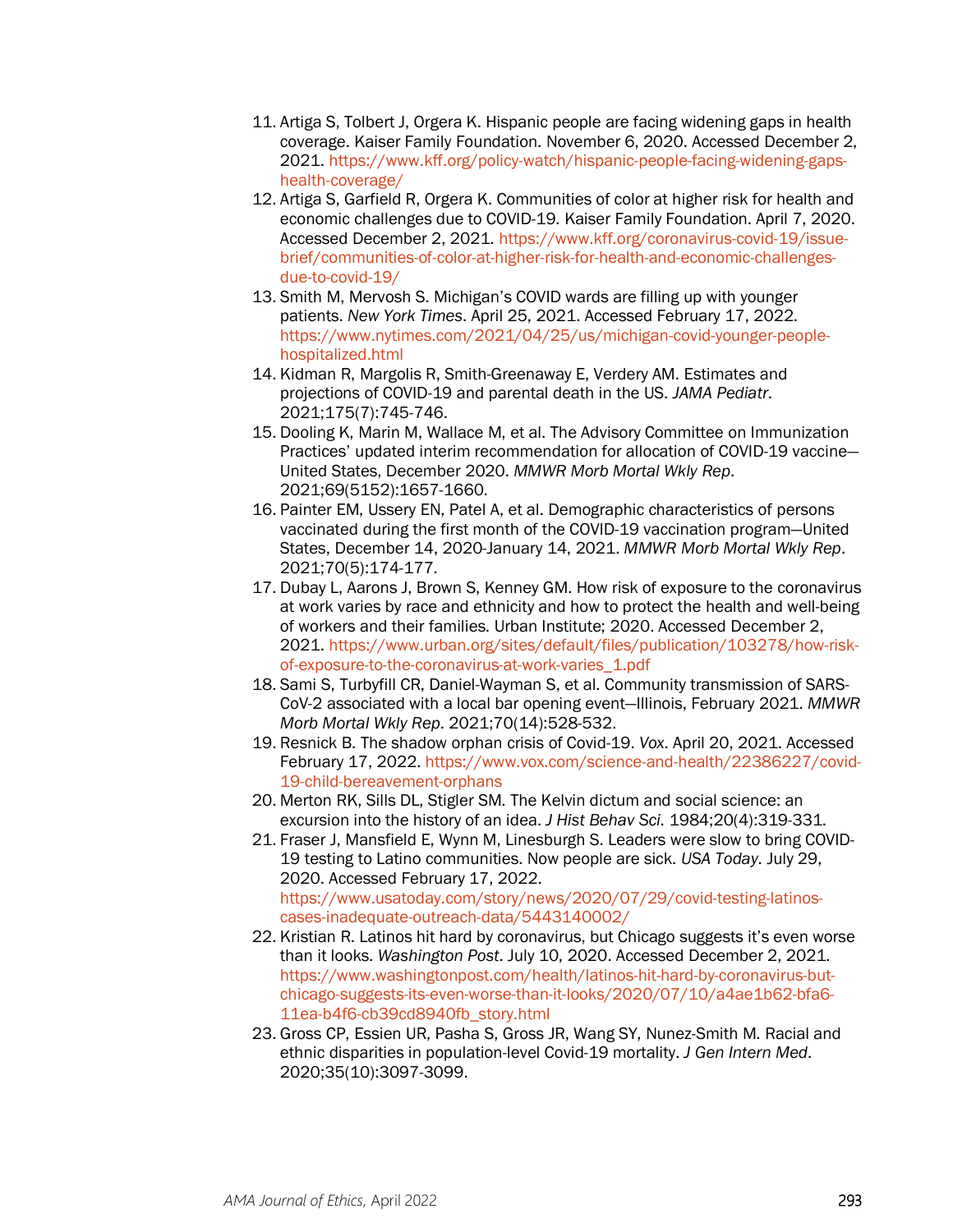- 24. Shoichet CE. Undocumented immigrants are paying their taxes today, too. *CNN*. April 15, 2019. Accessed February 17, 2022. [https://www.cnn.com/2019/04/15/us/taxes-undocumented](https://www.cnn.com/2019/04/15/us/taxes-undocumented-immigrants/index.html)[immigrants/index.html](https://www.cnn.com/2019/04/15/us/taxes-undocumented-immigrants/index.html)
- 25. Gamboa S. Americans way off on number of Latinos they think are undocumented, poll finds. *NBC News*. September 30, 2021. Accessed February 17, 2022[. https://www.nbcnews.com/news/latino/americans-way-number](https://www.nbcnews.com/news/latino/americans-way-number-latinos-think-are-undocumented-poll-finds-rcna2464)[latinos-think-are-undocumented-poll-finds-rcna2464](https://www.nbcnews.com/news/latino/americans-way-number-latinos-think-are-undocumented-poll-finds-rcna2464)
- 26. Immigrant eligibility for public programs during COVID-19. Protecting Immigrant Families. Updated March 26, 2021. Accessed December 2, 2021. [https://protectingimmigrantfamilies.org/immigrant-eligibility-for-public](https://protectingimmigrantfamilies.org/immigrant-eligibility-for-public-programs-during-covid-19/)[programs-during-covid-19/](https://protectingimmigrantfamilies.org/immigrant-eligibility-for-public-programs-during-covid-19/)
- 27. Immigration status and the marketplace. HealthCare.gov. Accessed December 2, 2021.<https://www.healthcare.gov/immigrants/immigration-status/>

Marina Del Rios, MD is an emergency room physician and associate professor of emergency medicine in the Carver College of Medicine at the University of Iowa in Iowa City and an adjunct faculty member at the College of Medicine of the University of Illinois Chicago. She is the co-chair of the Health and Policy Committee of Illinois Unidos and a member of its leads team.

Sylvia Puente is chief executive officer and president of the Latino Policy Forum in Chicago, Illinois. She also is a member of the leads team of Illinois Unidos.

Pamela Vergara-Rodriguez, MD is an attending physician in Chicago's Cook County Health System and an adjunct assistant professor in the Department of Internal Medicine at Rush University Medical Center in Illinois. She is also co-chair of the Community Health Worker Committee of Illinois Unidos.

Noreen Sugrue is the director of research at the Latino Policy Forum in Chicago, Illinois. She is also the current president of the Society for the Study of Social Problems.